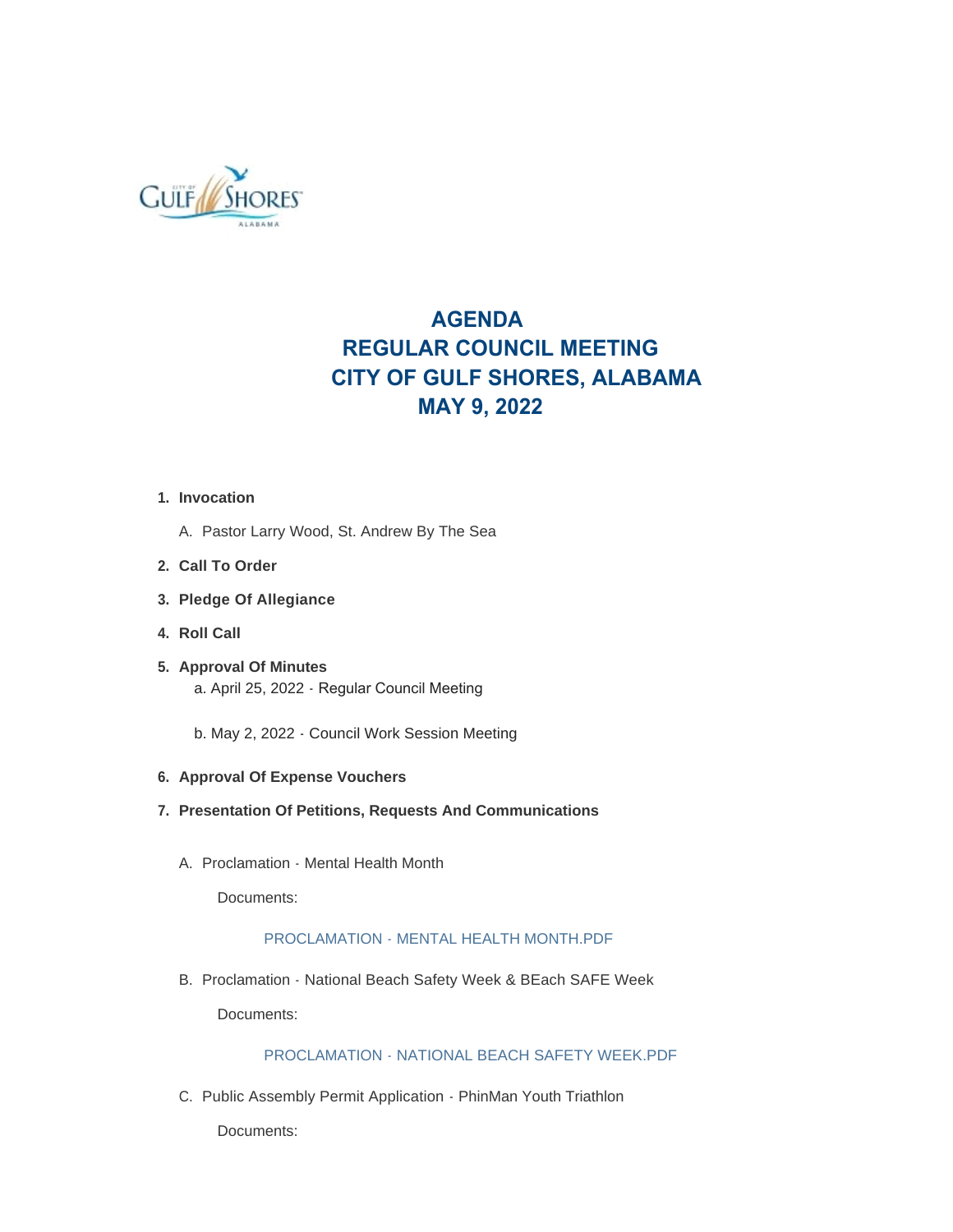## [RCA - ASSEMBLY PERMIT APPLICATION - PHINMAN YOUTH](https://www.gulfshoresal.gov/AgendaCenter/ViewFile/Item/10177?fileID=22021)  TRIATHLON.PDF

D. Public Assembly Permit Application - Haunted Hustle 5K & Witches Ride

Documents:

[RCA - ASSEMBLY PERMIT APPLICATION - HAUNTED HUSTLE 5K AND](https://www.gulfshoresal.gov/AgendaCenter/ViewFile/Item/10176?fileID=22020)  WITCHES RIDE.PDF

#### **Public Hearing 8.**

A. ABC License Application - Boozey Butcher Shop, LLC

Documents:

[CC - AGENDA ITEM SUMMARY - ABC LICENSE APPLICATION.PDF](https://www.gulfshoresal.gov/AgendaCenter/ViewFile/Item/10178?fileID=22035)

### **New Business 9.**

A. Resolution - 2022 Budget Amendment 1

Documents:

#### [RESO - 2022 BUDGET AMENDMENT 1.PDF](https://www.gulfshoresal.gov/AgendaCenter/ViewFile/Item/10179?fileID=22023)

B. Resolution - Authorize Professional Services Proposal - Justice Center - Volkert

Documents:

[RESO - AUTHORIZE PROFESSIONAL SERVICES PROPOSAL - JUSTICE](https://www.gulfshoresal.gov/AgendaCenter/ViewFile/Item/10180?fileID=22024)  CENTER - VOLKERT.PDF

C. Resolution - Authorize Professional Services Proposal - Justice Center - Police Facility Design Group

Documents:

[RESO - AUTHORIZE PROFESSIONAL SERVICES PROPOSAL - JUSTICE](https://www.gulfshoresal.gov/AgendaCenter/ViewFile/Item/10181?fileID=22025)  CENTER - POLICE FACILITY DESIGN GROUP.PDF

D. Resolution - Authorize Professional Services Proposal - North - South Collector Road -Engineer Design Group

Documents:

[RESO - AUTHORIZE PROFESSIONAL SERVICES PROPOSAL - NORTH -](https://www.gulfshoresal.gov/AgendaCenter/ViewFile/Item/10182?fileID=22026) SOUTH COLLECTOR ROAD - ENGINEER DESIGN GROUP.PDF

E. Resolution - Award Bid - Pickleball Courts - American Tennis Courts, Inc.

Documents:

[RESO - AWARD BID - PICKLEBALL COURTS - AMERICAN TENNIS](https://www.gulfshoresal.gov/AgendaCenter/ViewFile/Item/10183?fileID=22027)  COURTS, INC..PDF